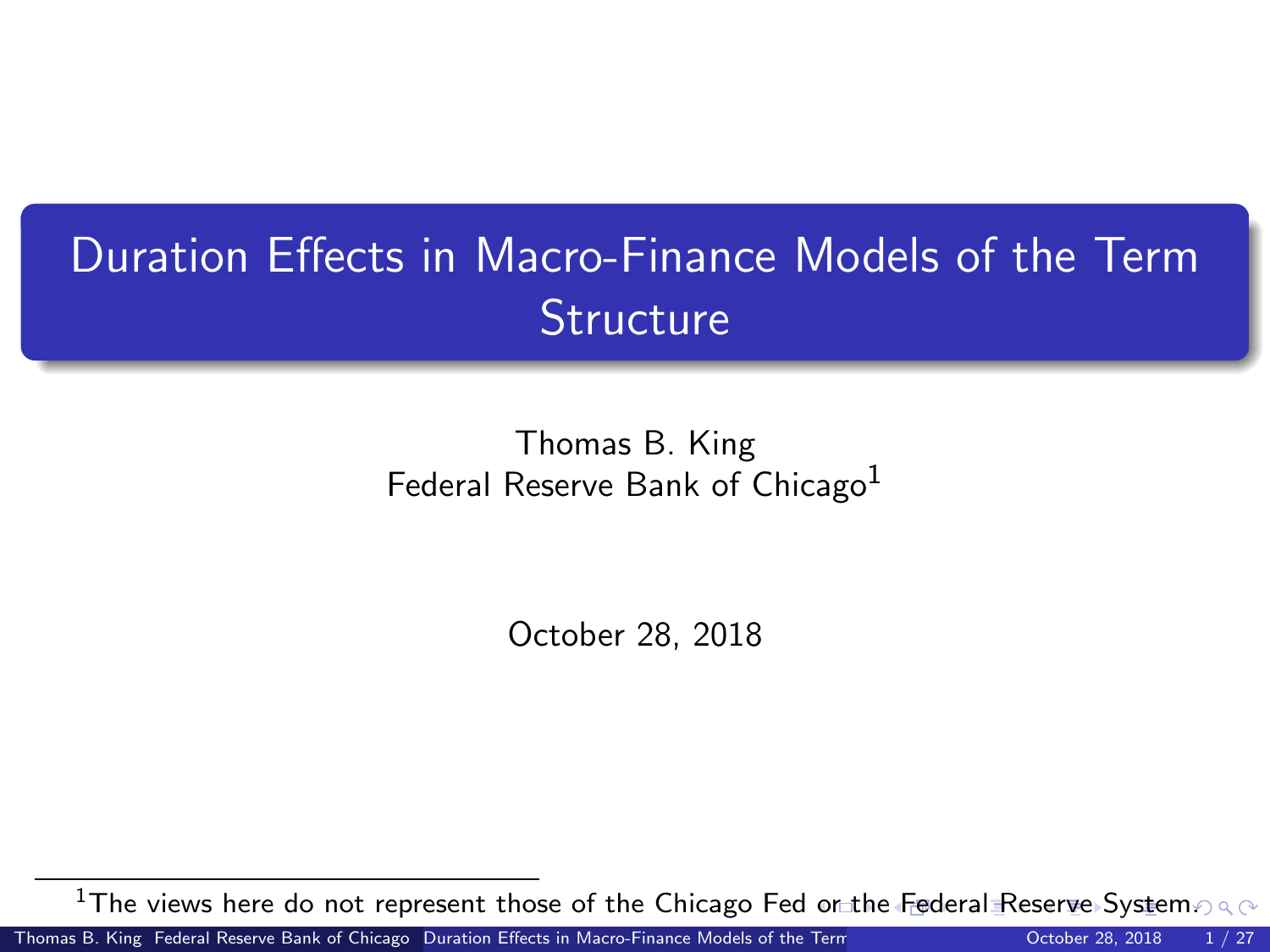<span id="page-1-0"></span>Evidence suggests that debt quantities affect the yield curve, asset prices, and perhaps the macroeconomy.

- Monetary policy has tried to exploit this link through QE programs.
- These "duration effects" are not well understood, and are absent from most models.

Coherent models of duration effects exist, but they are far removed from the rest of macro-finance.

- Many open issues remain.
	- **Interactions with macro variables**
	- **Effects of nonlinearities.**
	- Quantifying effects.

 $\Omega$ 

**K ロ ト K 何 ト K ヨ ト K**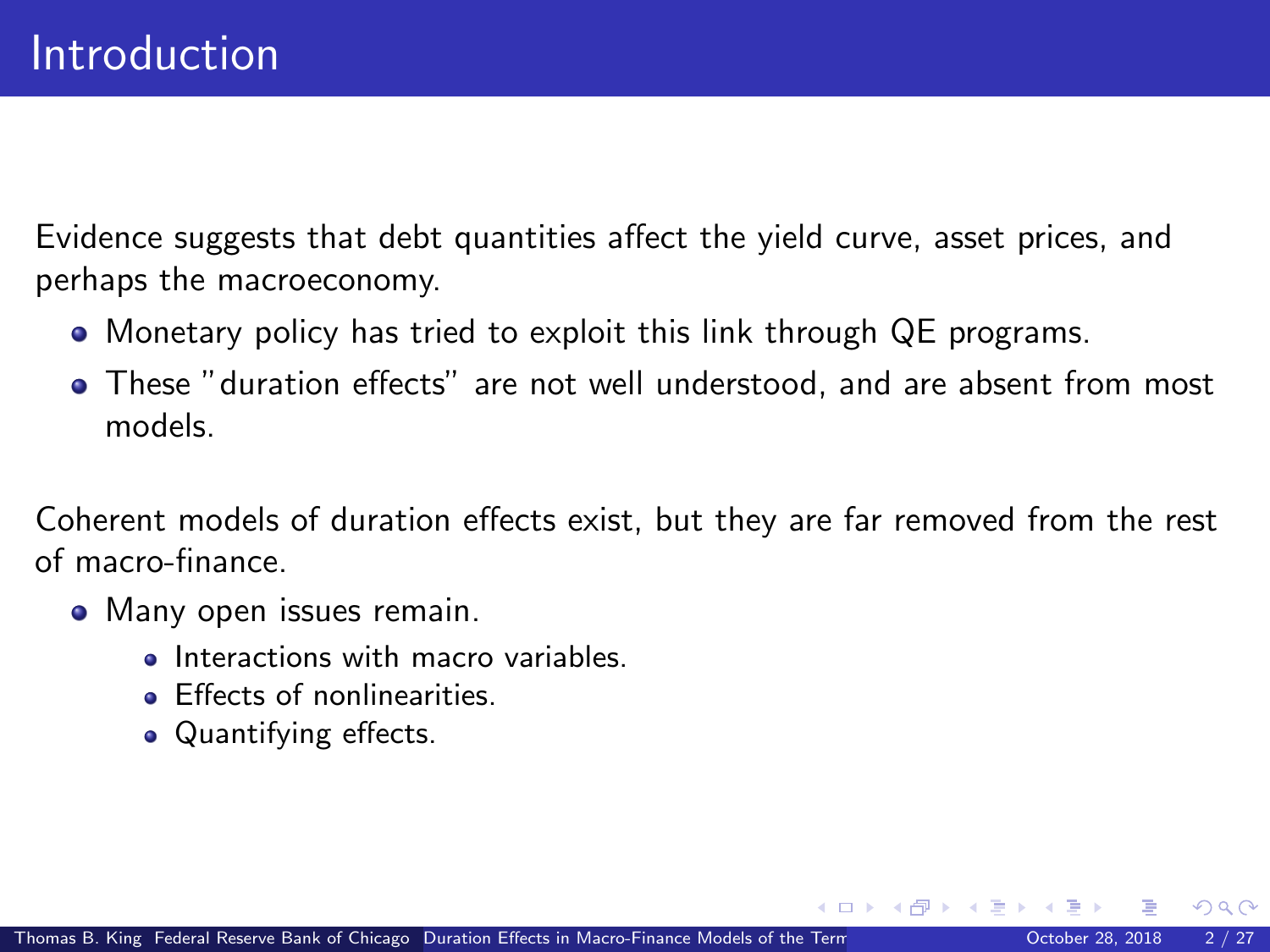I try to make some progress on these issues.

- General framework for incorporating duration effects in macro-finance models.
	- Key feature: SDF depends on return on wealth.
- Method for solving such models

Outline of talk:

- **o** Literature review
- Conceptual framework
- Solution algorithm
- **Illustrations in one-factor model**
- **•** Estimated four-factor model

 $\Omega$ 

4 D F

 $\left\{ \left\{ \bigcap_{i=1}^{n} x_i \right\} \cup \left\{ \bigcap_{i=1}^{n} x_i \right\} \right\}$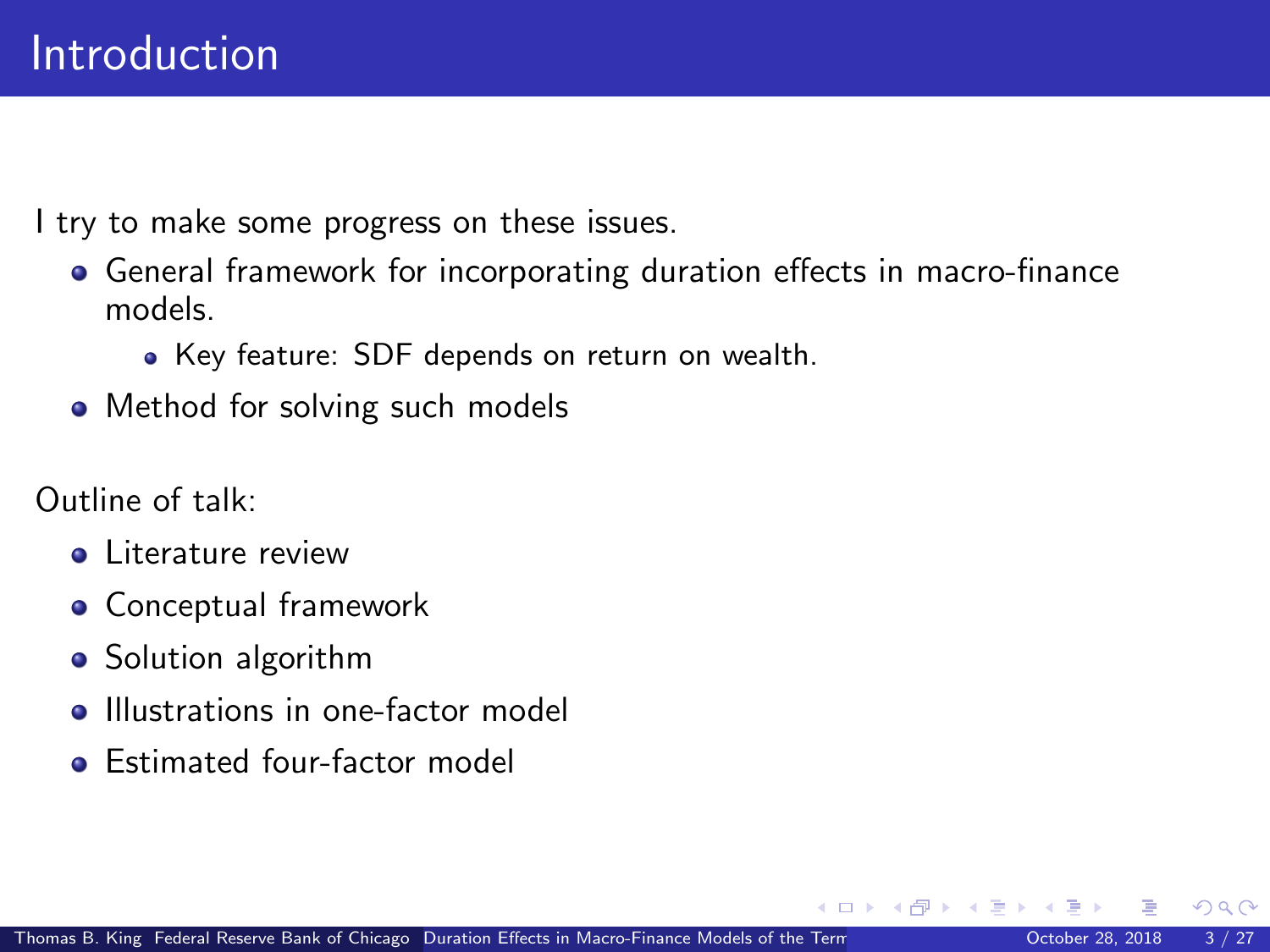## First-generation portfolio balance

Frankel (1985):

$$
\max_{\mathbf{w}} \mathrm{E}_t[R_{t+1}] + \frac{a}{2} \mathrm{var}_t[R_{t+1}]
$$

FOC implies implicit demand condition:

$$
E_t[\rho_{t+1}] = i_t + a\Sigma \mathbf{w}_t
$$

Asset supply  $w_t^s$ . In equilibrium:

$$
\mathbf{w}_t = \mathbf{w}_t^s
$$

By changing  $w_t^s$ , a policymaker can change returns.

Versions of this model still appear occasionally. (Bernanke et al., 2004; Joyce et al., 2011; Neely, 2012)

Problems:

- $\Sigma$  exogenous
- Not forward-looking
- No solution for bond prices / yields

 $\Omega$ 

メロメ メ御 メメ きょうぼき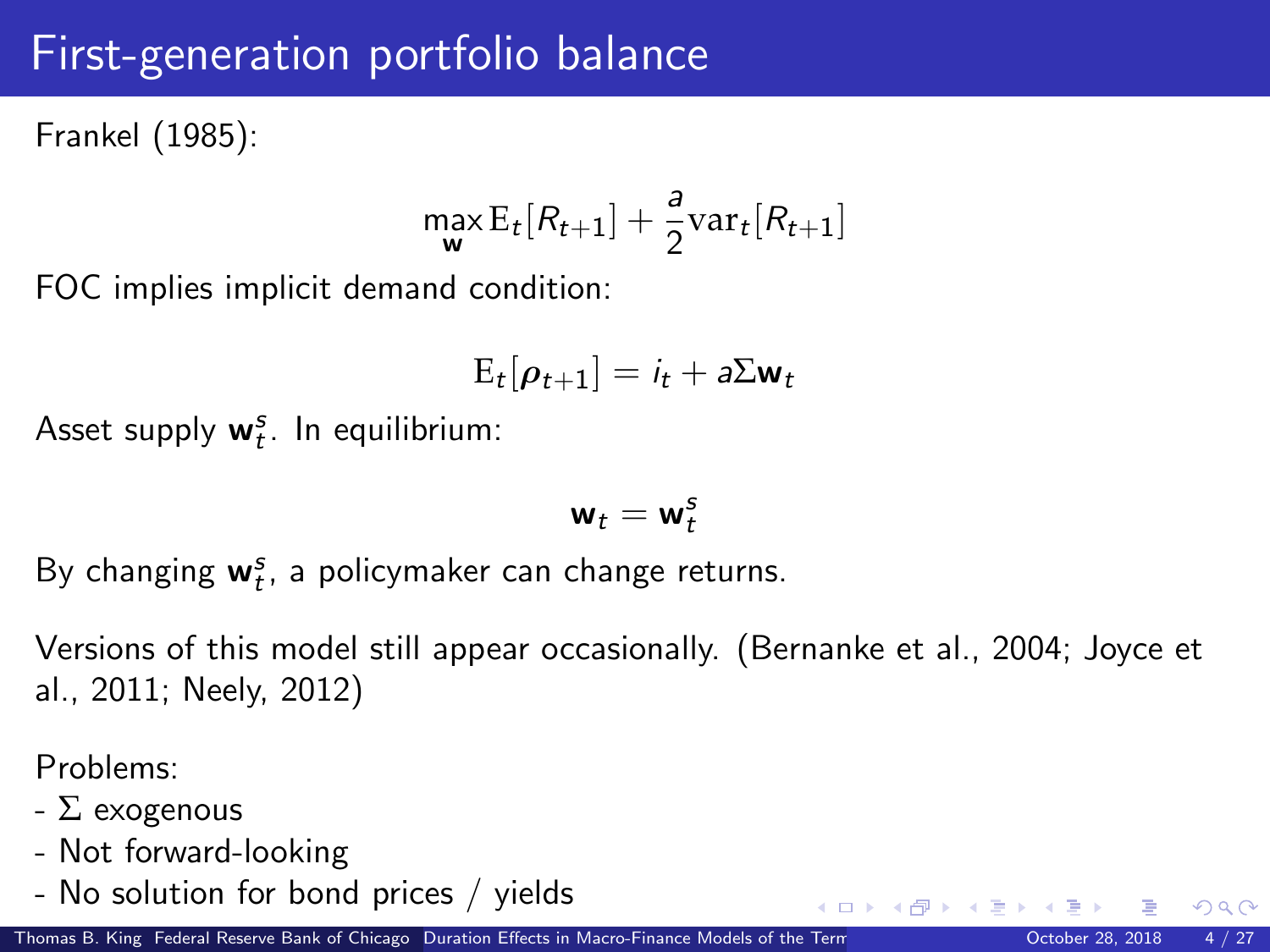#### Portfolio balance in the term structure

Vayanos and Vila (2009) and Greenwood and Vayanos (2014) solve a version of this problem for a portfolio of bonds:

$$
\max_{\mathbf{w}} \mathrm{E}_t[W_{t+1}] + \frac{a}{2} \mathrm{var}_t[W_{t+1}]
$$

FOC implies implicit demand condition:

$$
E_t[\rho_{t+1}] = i_t + a\Sigma \tilde{\mathbf{w}}_t
$$

where  $\tilde{\mathbf{w}}_t = W_t \mathbf{w}_t$ .

If  $\tilde{\mathbf{w}}_t^s$  and  $i_t$  follow affine processes, a solution exists under some conditions. - Under stronger conditions, prices can be found analytically.

E.g., if  $\tilde{\mathbf{w}}_t^s$  is constant,

$$
y_t^{(N)} = \frac{1}{N} \sum_{i=1}^N \mathrm{E}_t[i_{t+i}] + a\left(\mathbf{1}'\boldsymbol{\Sigma}\tilde{\mathbf{w}}^{\mathbf{s}}\right)
$$

**≮ロト ⊀ 何 ト ⊀ ヨ ト ⊀**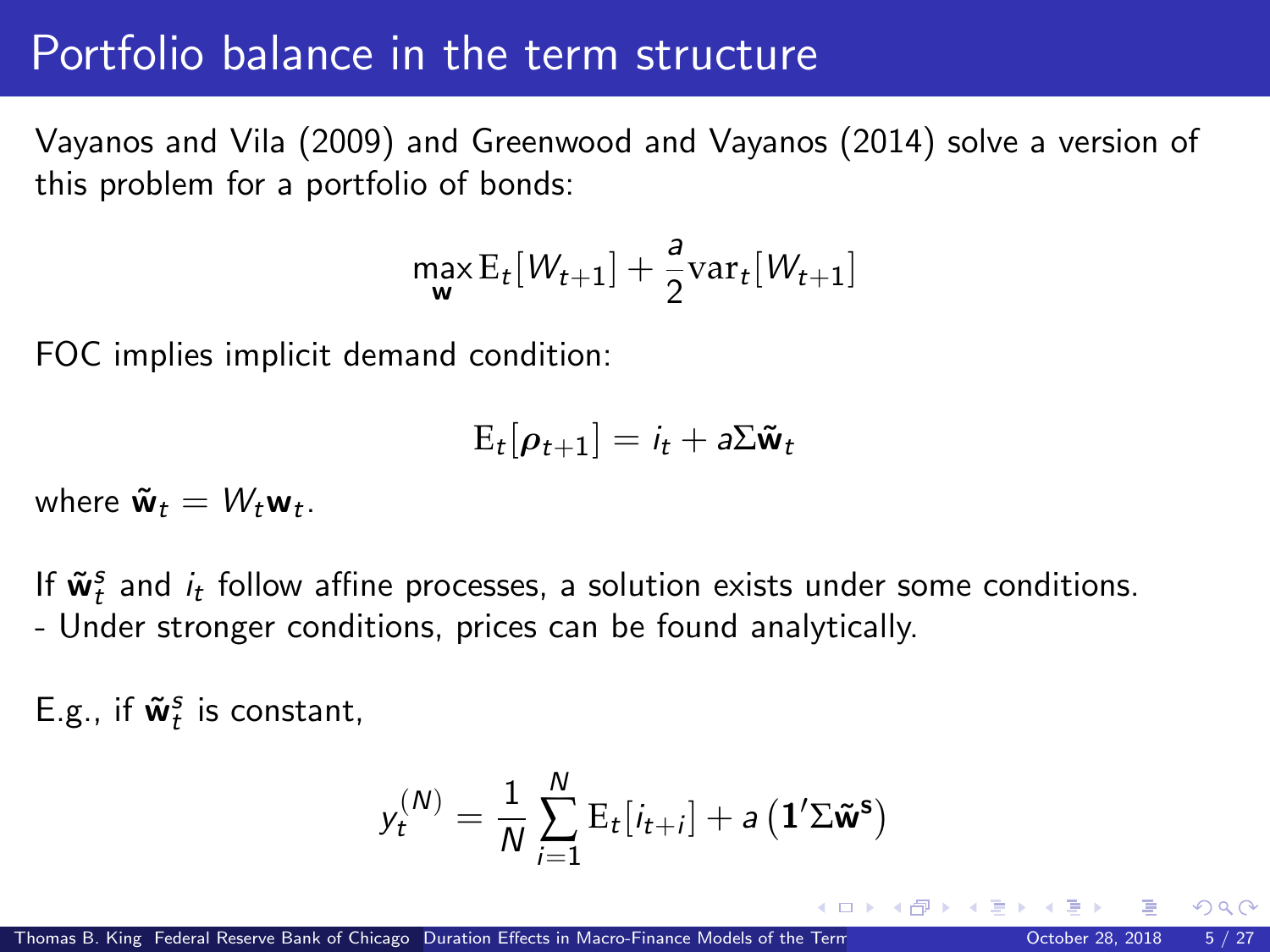This framework seems to capture the "duration channel."

- Smaller or shorter-duration  $\tilde{\mathbf{w}}_t^s$  lowers yields.
- Arbitrage-free. Nothing "special" about bonds.
- Pointed to in many empirical papers on QE.
- Expanded by e.g., Hamilton and Wu (2012), Altavilla et al. (2015), Greenwood et al. (2015), Kaminska and Zinna (2015), Haddad and Sraer (2015), Malkhozov et al. (2016), and King (forthcoming).

( ロ ) - ( 何 ) - ( ヨ ) -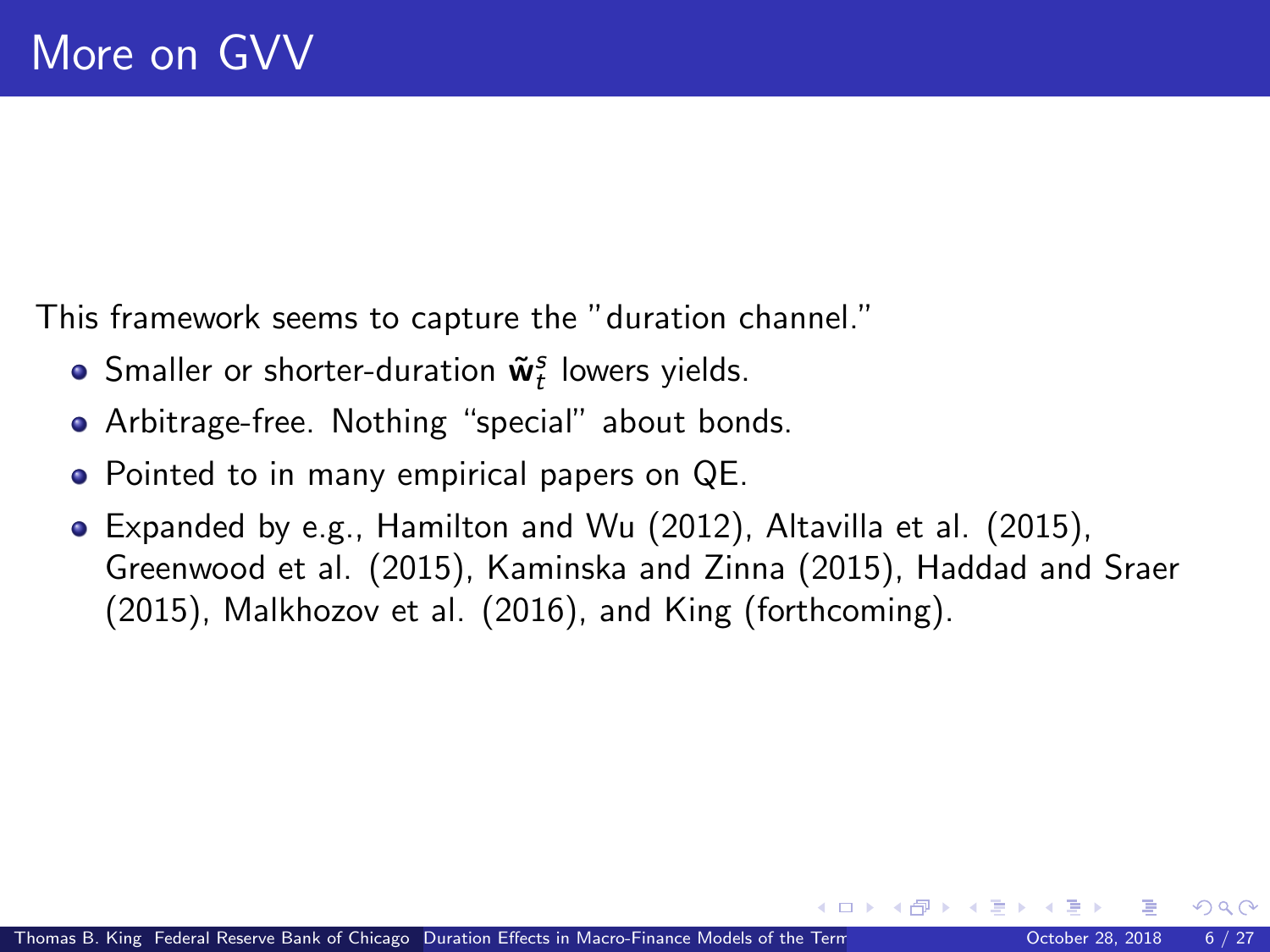Consumption-based models do not have a role for debt structure: Utility:

$$
U_t = \sum_{i=1}^{\infty} \beta^i u(c_{t+i})
$$

SDF:

$$
M_{t,t+n} = \beta^n \frac{u(c_{t+n})}{u(c_t)}
$$

Since debt does not appear here, it has no affect on asset prices.

Eggertsson and Woodford (2003) - It has no affect on anything else either.

 $\Omega$ 

 $\left\{ \begin{array}{ccc} 1 & 0 & 0 \\ 0 & 1 & 0 \end{array} \right.$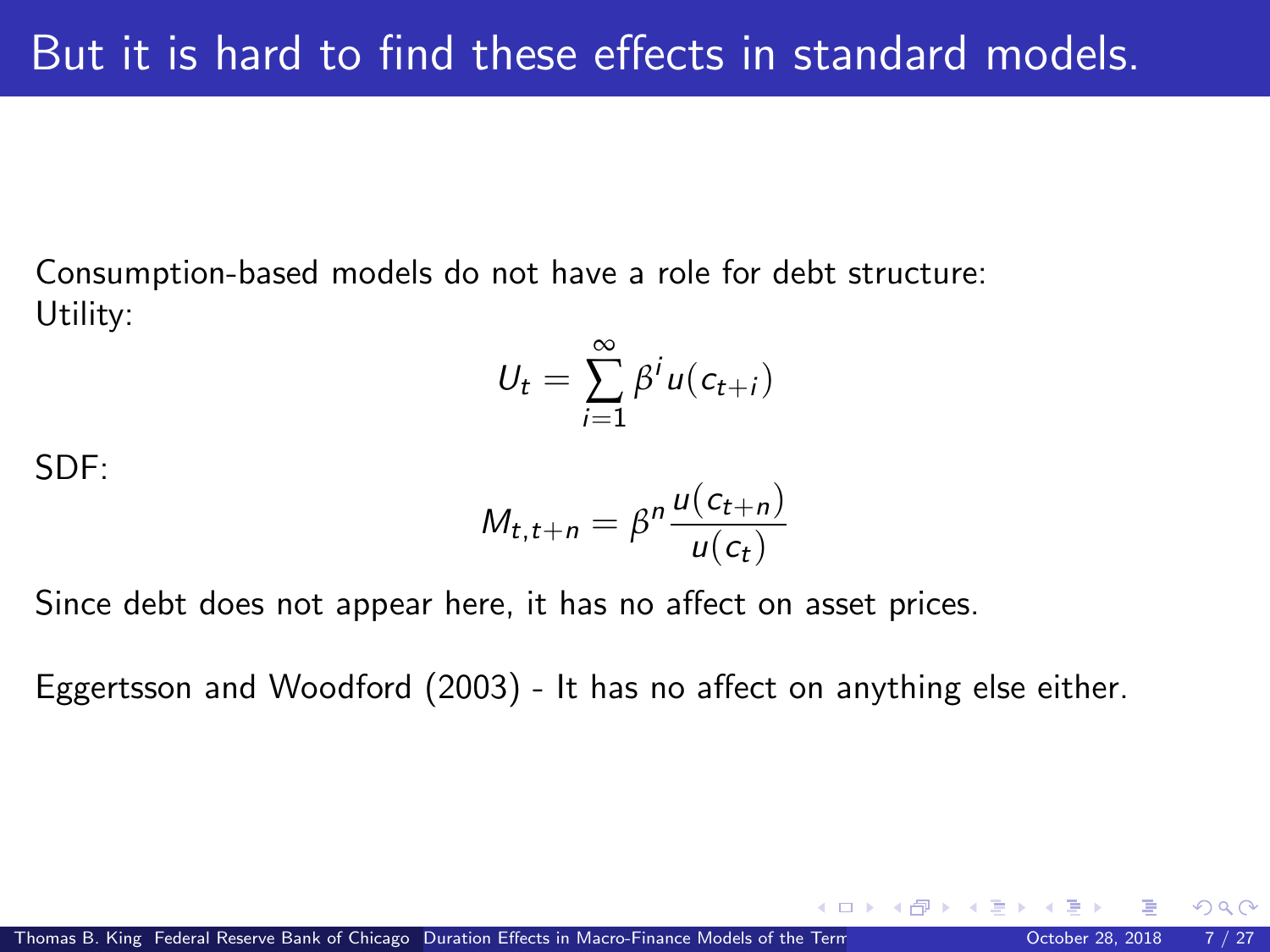The key aspect of GVV is that the pricing kernel depends on the return on wealth:

$$
M_{t,t+1} = \exp[-i_t + a(R_{t+1} - E_t[R_{t+1}])W_t]
$$

Eggertsson-Woodford assume this away. But it is not hard to find models where it occurs:

- **•** Epstein-Zin
- Kurz (1968); Michaillat and Saez (2016)
- Intermediary asset pricing

The goal of the paper is to explore the potential for duration effects in such circumstances.

 $\Omega$ 

メロメ メタメ メミメス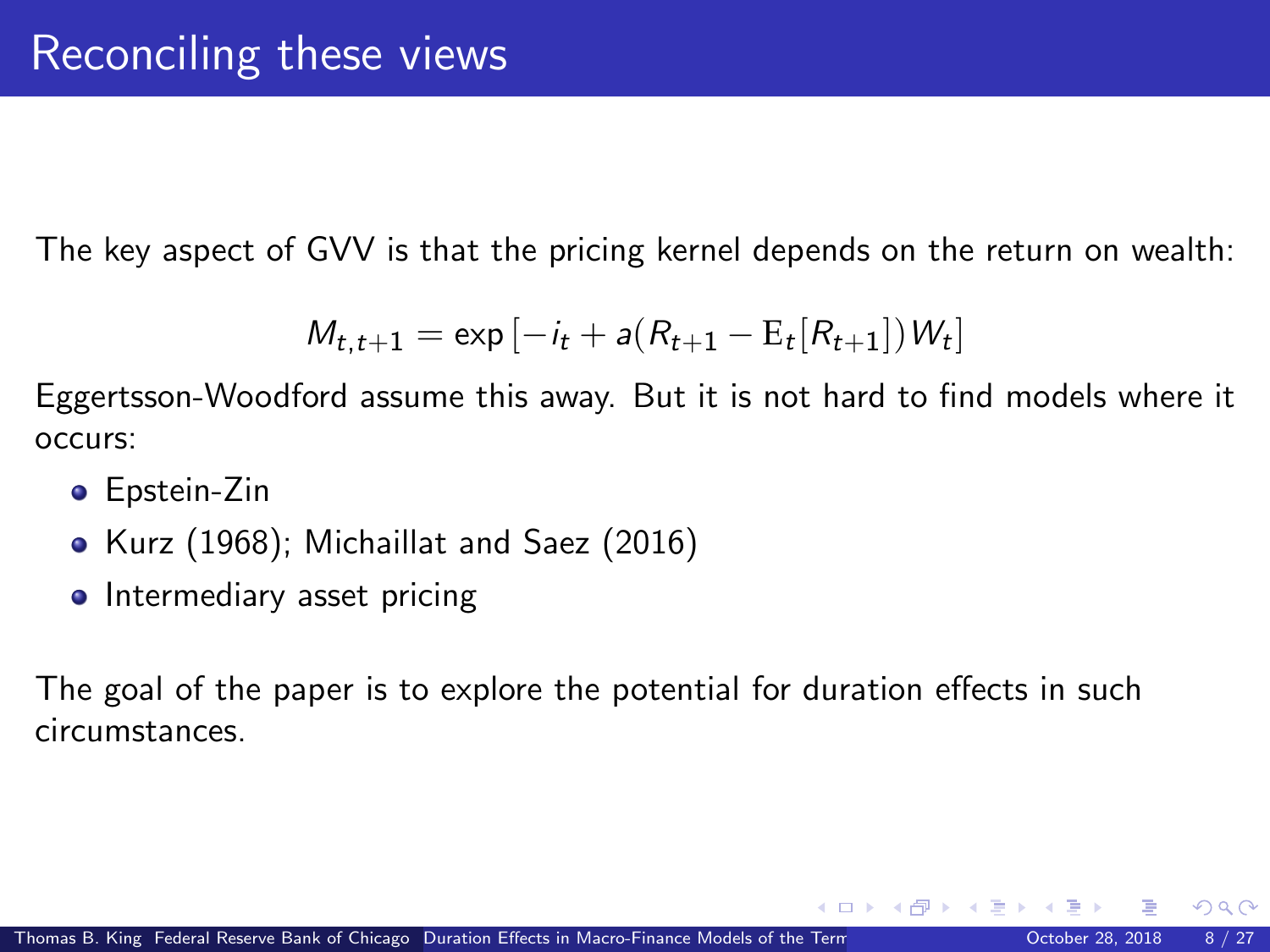These models are almost always nonlinear.

GVV bends over backwards to get linearity:

- **Investors have absolute risk aversion.**
- Market values of debt are exogenous.
- No ELB.
- No interactions with macro factors.

To make progress, we need to move beyond models with analytical solutions.

 $\Omega$ 

(□ ) ( n ) ( 三 )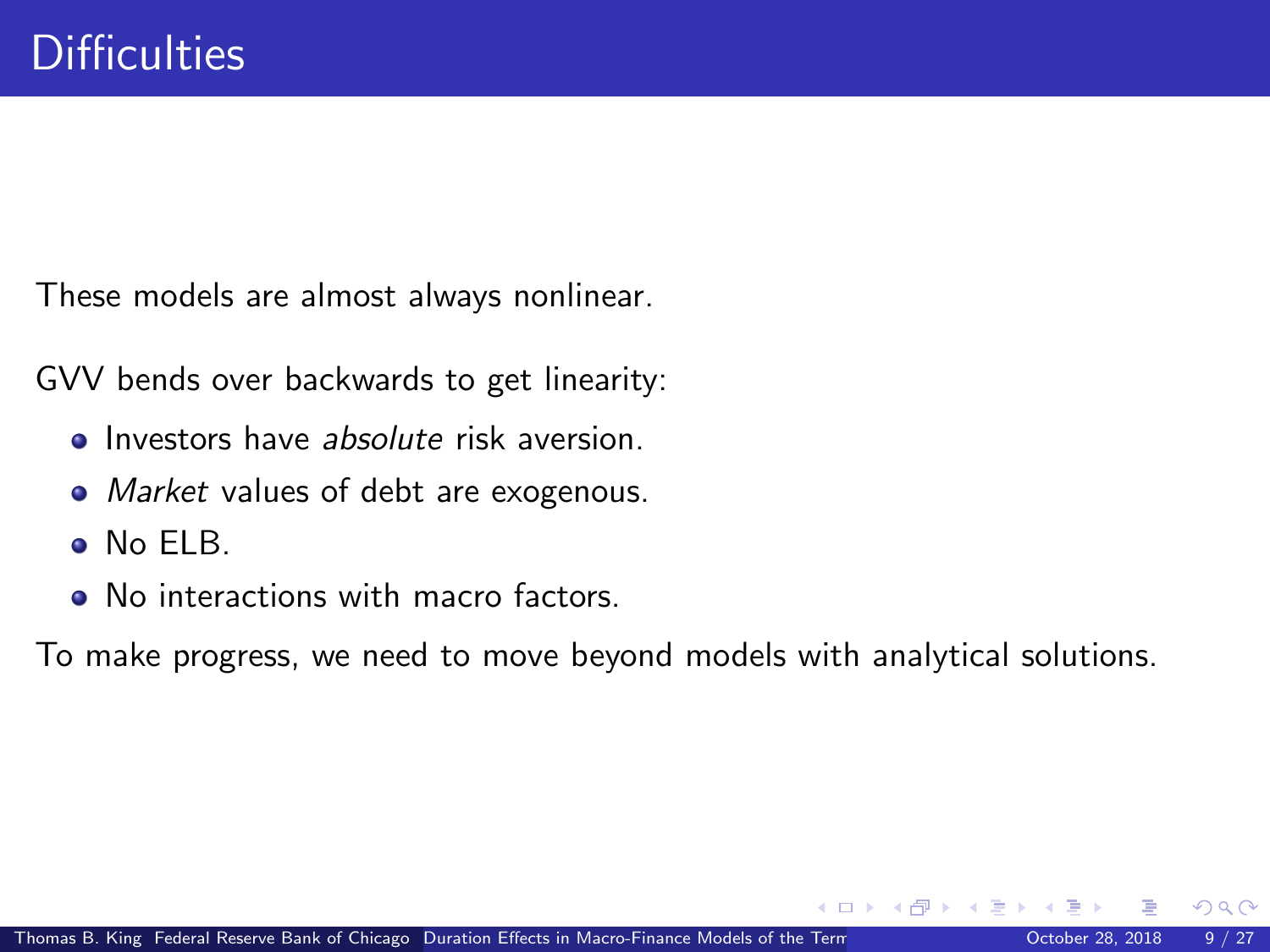# **Setup**

Let

$$
\mathbf{p}_t = \begin{pmatrix} p_t^{(1)} & \dots & p_t^{(N)} \end{pmatrix}
$$

$$
\mathbf{q}_t = \begin{pmatrix} 1 & p_t^{(1)} & \dots & p_t^{(N-1)} \end{pmatrix}
$$

$$
R_{t+1} \equiv \frac{\mathbf{X}_t^{\prime} \mathbf{q}_{t+1}}{\mathbf{X}_t^{\prime} \mathbf{p}_t}
$$

where the  $X_t^{(n)}$  is net claims/exposures at maturities  $n=1,...,N.$ - Note: only shares, not absolute quantities, matter.

Let the 1-period SDF be

$$
\mathit{M}_{t,t+1} = \mathit{M}(\mathbf{s}_{t+1}, \mathbf{s}_t, \mathit{R}_{t+1})
$$

Bond prices are:

$$
p_t^{(n)} = \mathsf{E}_t \left[ M_{t,t+n} \right]
$$

This sets up a nonlinear recursion.

Thomas B. King Federal Reserve Bank of Chicago [Duration Effects in Macro-Finance Models of the Term Structure](#page-0-0) 28, 2018 10 / 27

 $\Omega$ 

 $\left\{ \begin{array}{ccc} 1 & 0 & 0 \\ 0 & 1 & 0 \end{array} \right\}$  ,  $\left\{ \begin{array}{ccc} 0 & 0 & 0 \\ 0 & 0 & 0 \end{array} \right\}$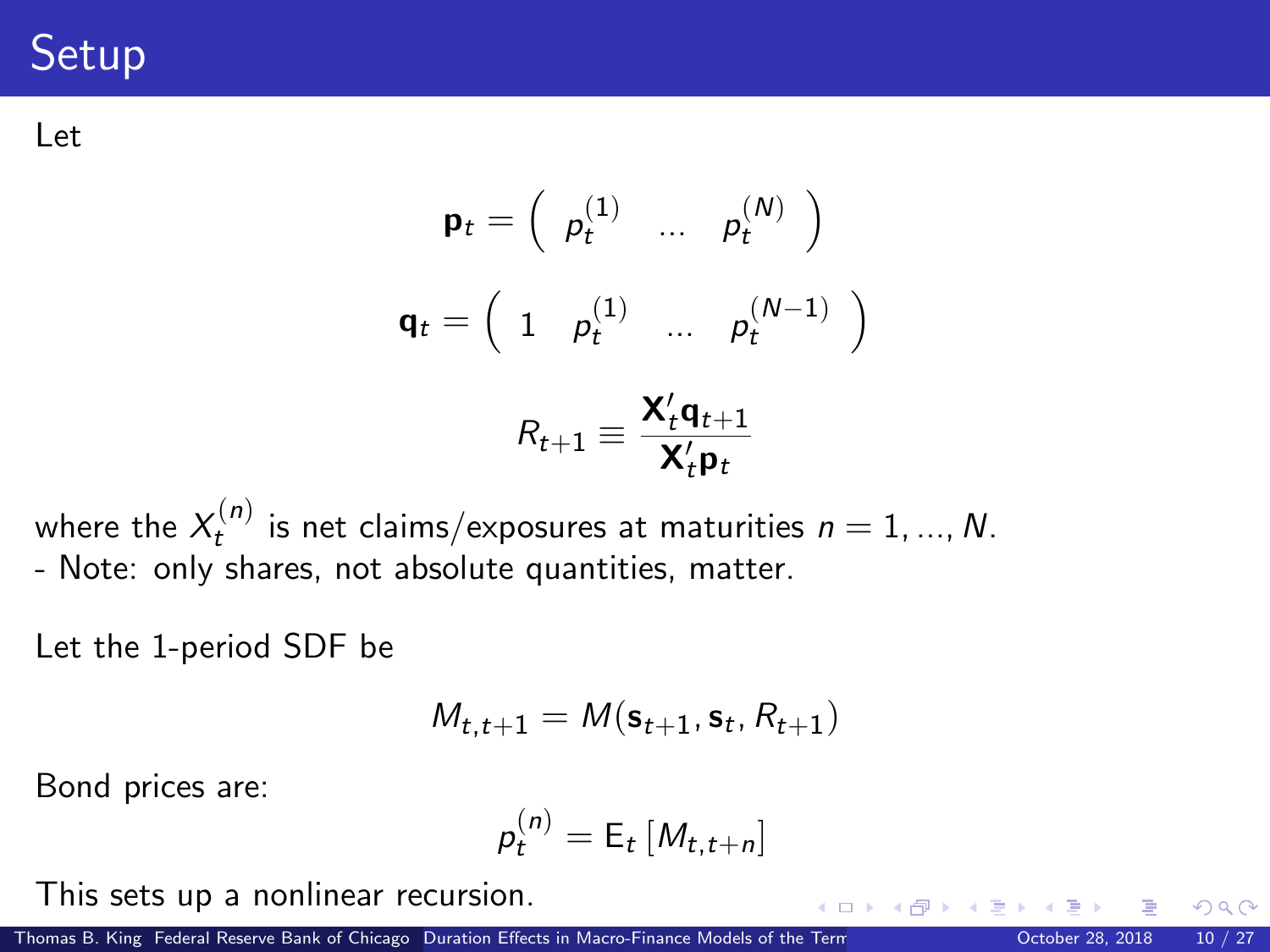Assume the transition density  $\tau(\mathbf{s}_t + 1|\mathbf{s}_t)$  and the real SDF  $M(.)$  are known. - Nominal SDF  $M^\$_{t+1} = \Pi_{t+1} M_{t+1}.$ 

Initialize:

- Discretize the state space.
- Guess bond prices at each node.

Iterate on the following:

- Calculate  $R_{t+1}$  between each pair of nodes.
- Calculate  $M_{t,t+1}$  and  $M_{t,t+1}^{\$}$  between each pair of nodes.
- Calculate bond prices at each node.

**K ロ ▶ - K 何 ▶ - K ヨ ▶ - K**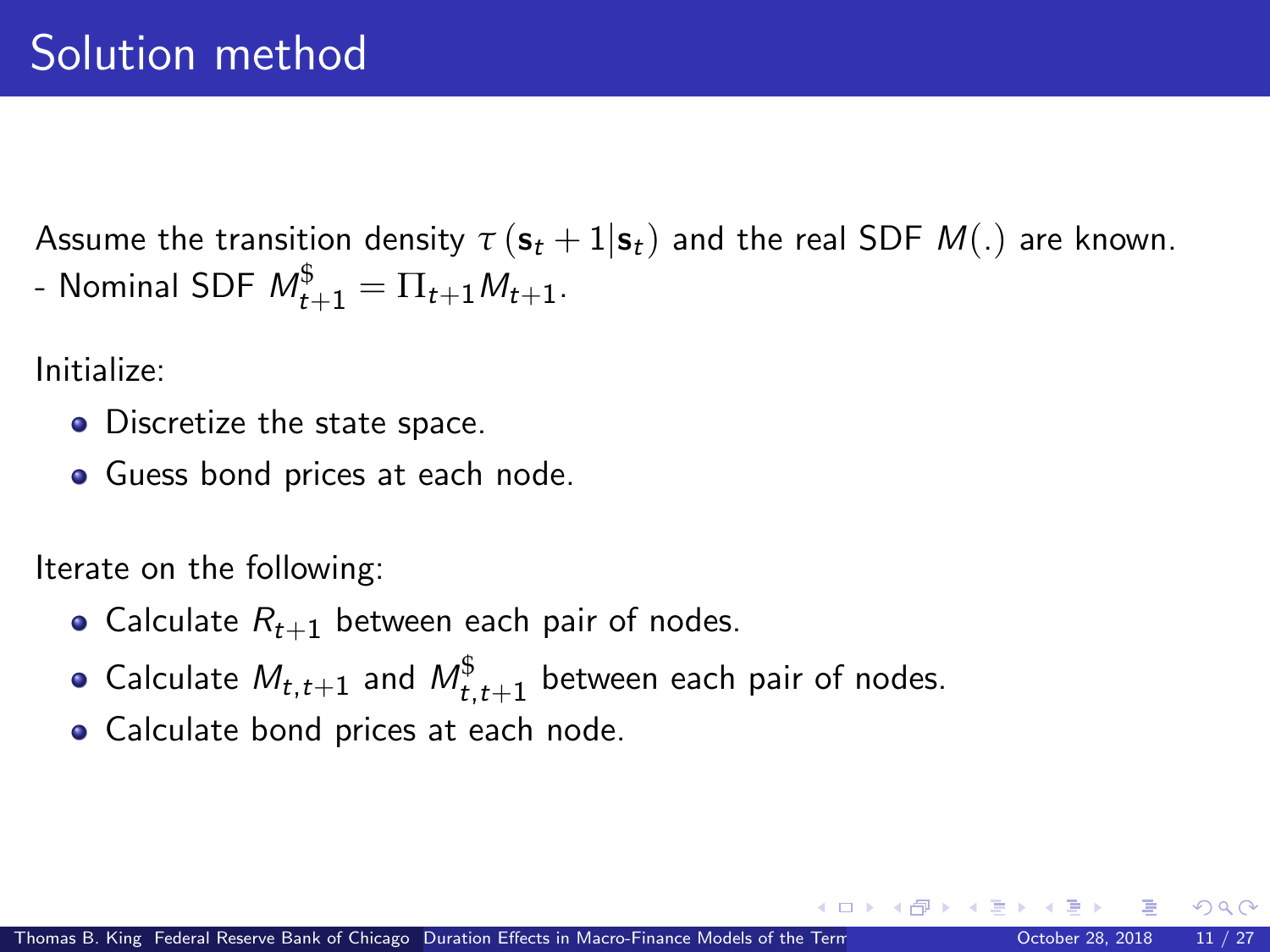#### Warm-up model

Consider the one-factor model in which investors have myopic preferences over wealth:

$$
\max_{\mathbf{X_t}} \mathbf{E}_t \left[ \delta_t W_{t+1}^{\lambda+1} \right]
$$

Let:

$$
i_t = \phi_0 + \phi_1 i_{t-1} + e_t
$$

$$
X_t^{(n)} \propto N [z, 1]
$$

$$
M_{t+1} = \delta_t R_{t+1}^{\lambda}
$$

SDF:

where

$$
\delta_t = \frac{\exp\left[-i_t\right]}{\mathrm{E}_t\left[R_{t+1}^{\lambda}\right]}
$$

Parameters calibrated to post-1971 yields.

 $299$ 

メロメ メタメ メミメス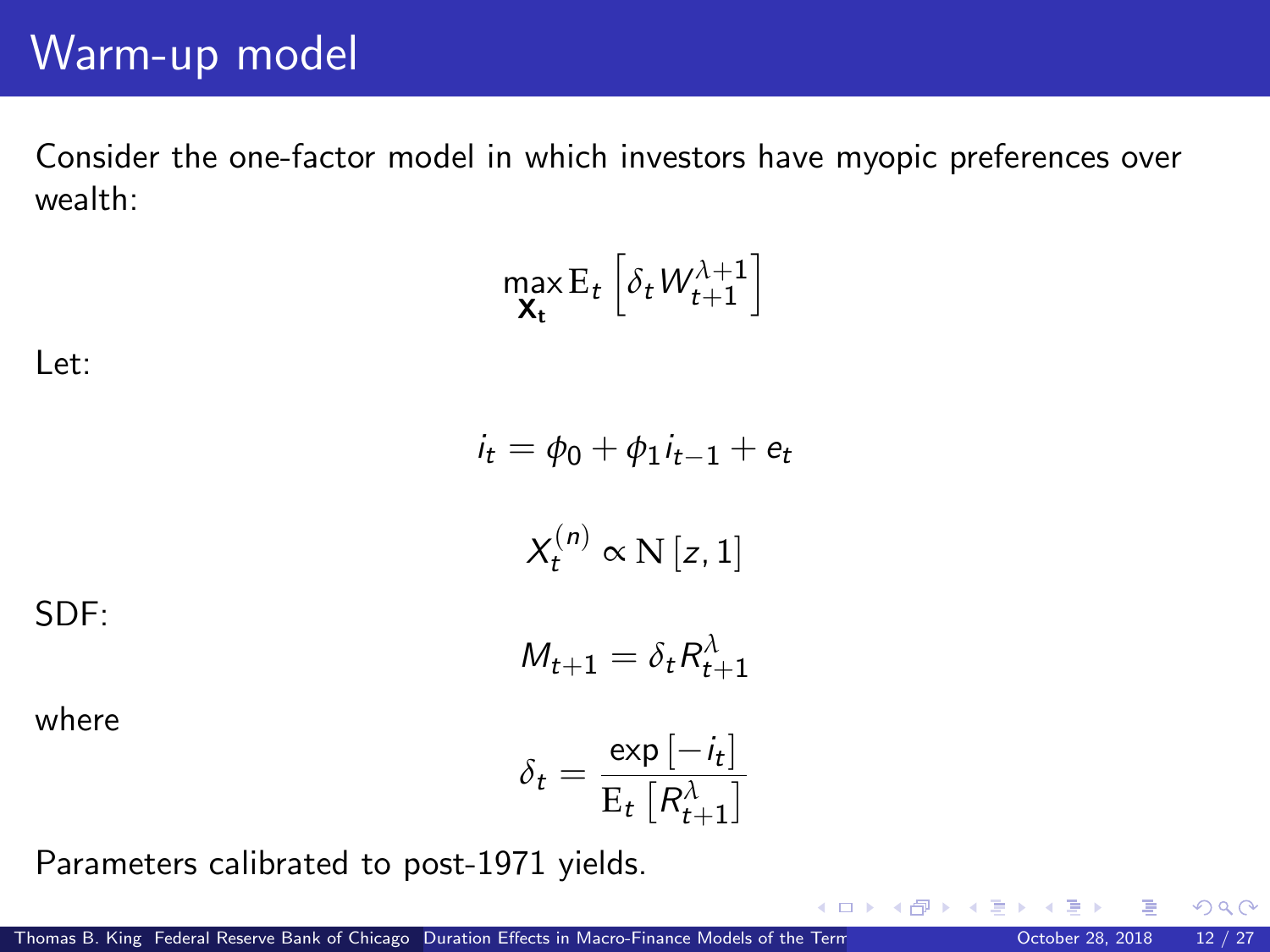#### Yield curves for different values of z and i:



つへへ

**K ロ ▶ K 御 ▶ K 舌**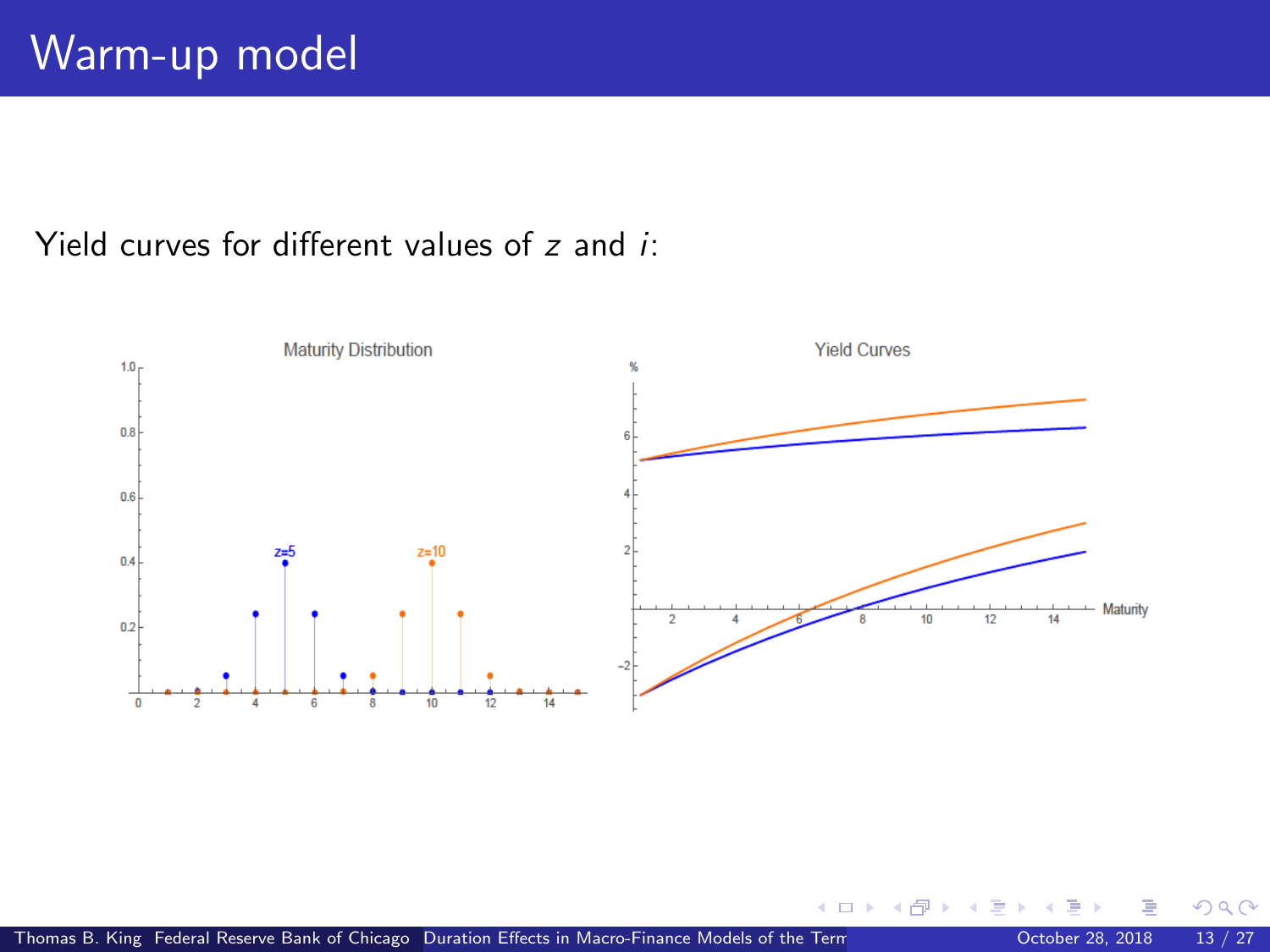## Effect of the ELB

Now instead suppose

$$
i_t^* = \phi_0 + \phi_1 i_{t-1}^* + e_t
$$

$$
i_t = \max[i_t^*, b]
$$

Yield curves for different values of  $\zeta$  and  $i^*$ :

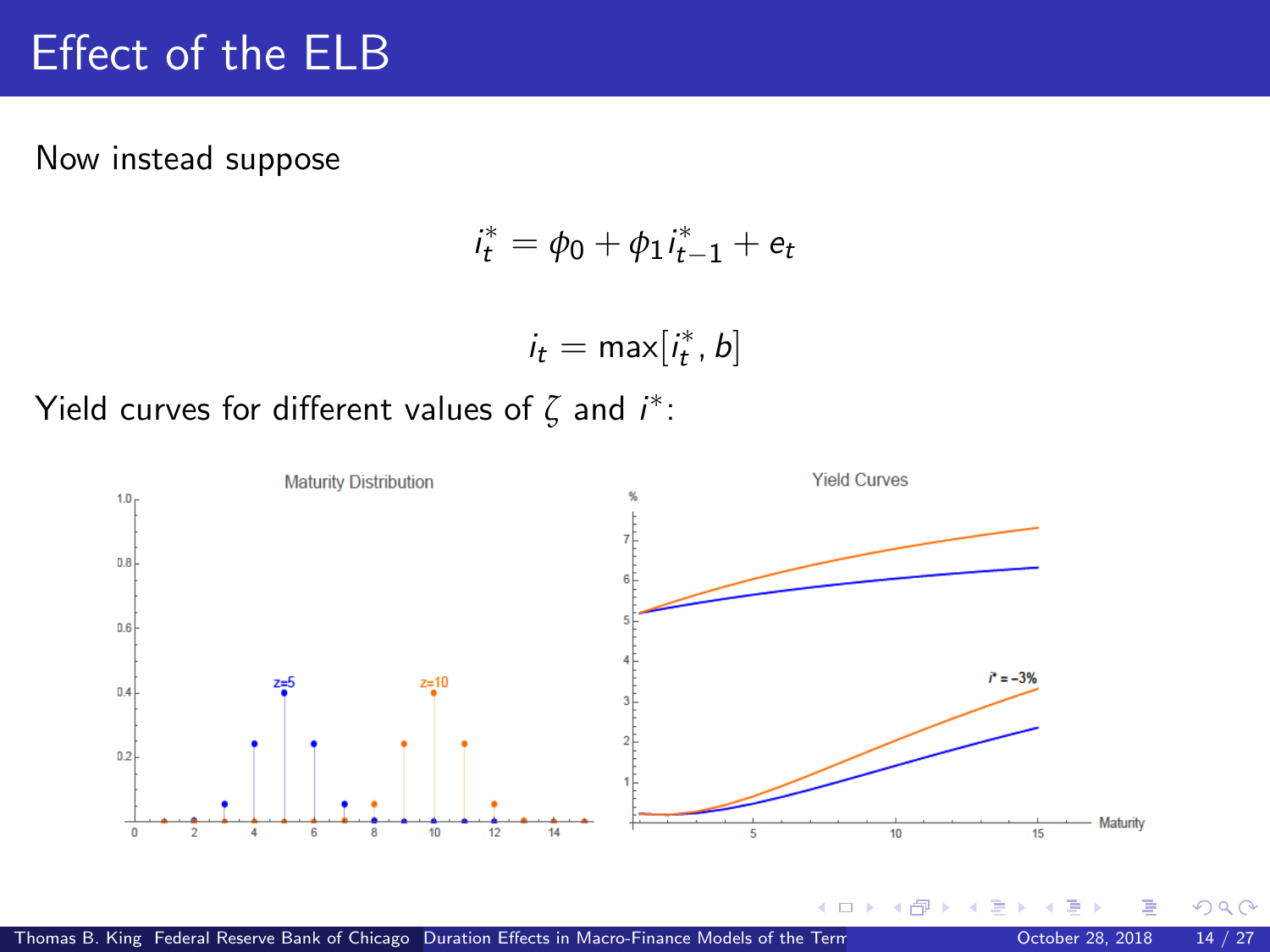#### Effect of the asset distribution

Now instead suppose

$$
X_t^{(n)} = \propto N[z, 0.1]
$$

Yield curves for different values of  $\zeta$  and  $i^*$ :



**K ロ ▶ K 御 ▶ K 舌** 

 $QQ$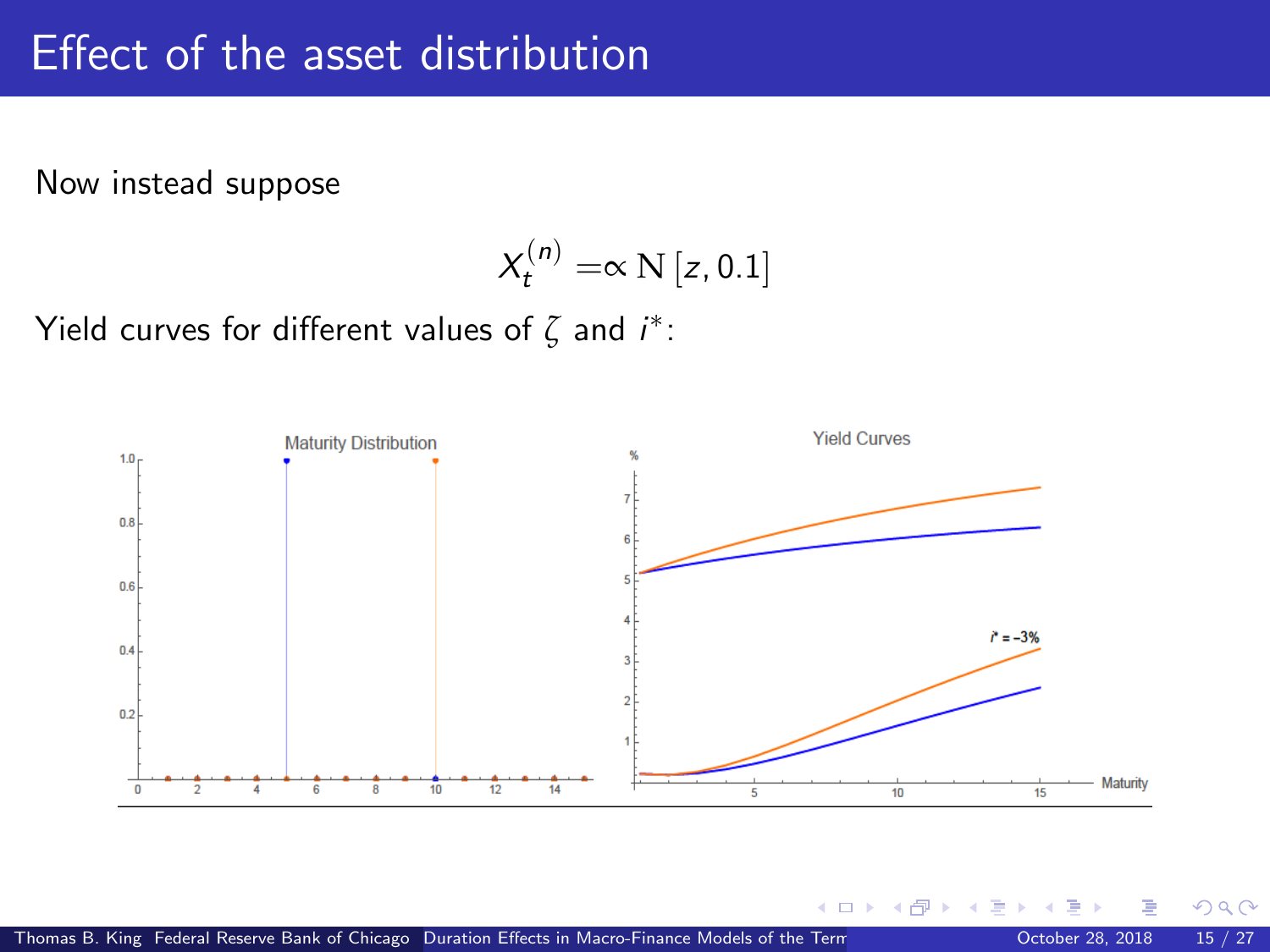SDF:

where

$$
M_{t,t+1}^{\$} = \delta_t \Pi_{t+1} G_{t+1}^{\lambda^G} R_{t+1}^{\lambda^R}
$$

Asset distribution:

$$
X_t^{(n)} \propto \mathcal{N}\left[z_t, 1\right]
$$

State dynamics:

$$
\pi_t = \phi_0^{\pi} + \phi_1^{\pi} \tilde{\mathbf{s}}_{t-1} + e_t^{\pi}
$$

$$
g_t = \phi_0^{\mathcal{g}} + \phi_1^{\mathcal{g}} \tilde{\mathbf{s}}_{t-1} + e_t^{\mathcal{g}}
$$

$$
i_t^* = \phi_0^{i^*} + \phi_1^{i^*} \tilde{\mathbf{s}}_{t-1} + \phi_2^{i^*} i_{t-1}^* + e_t^{i^*}
$$

$$
z_t = \phi_0^z + \phi_1^z \tilde{\mathbf{s}}_{t-1} + \phi_2^z z_{t-1}^* + e_t^z
$$

$$
\tilde{\mathbf{s}}_t = (\pi_t, g_t, i_t, y_t^{\mathcal{g}(10)}).
$$

 $299$ 

メロメ メ御 メメ きょうぼき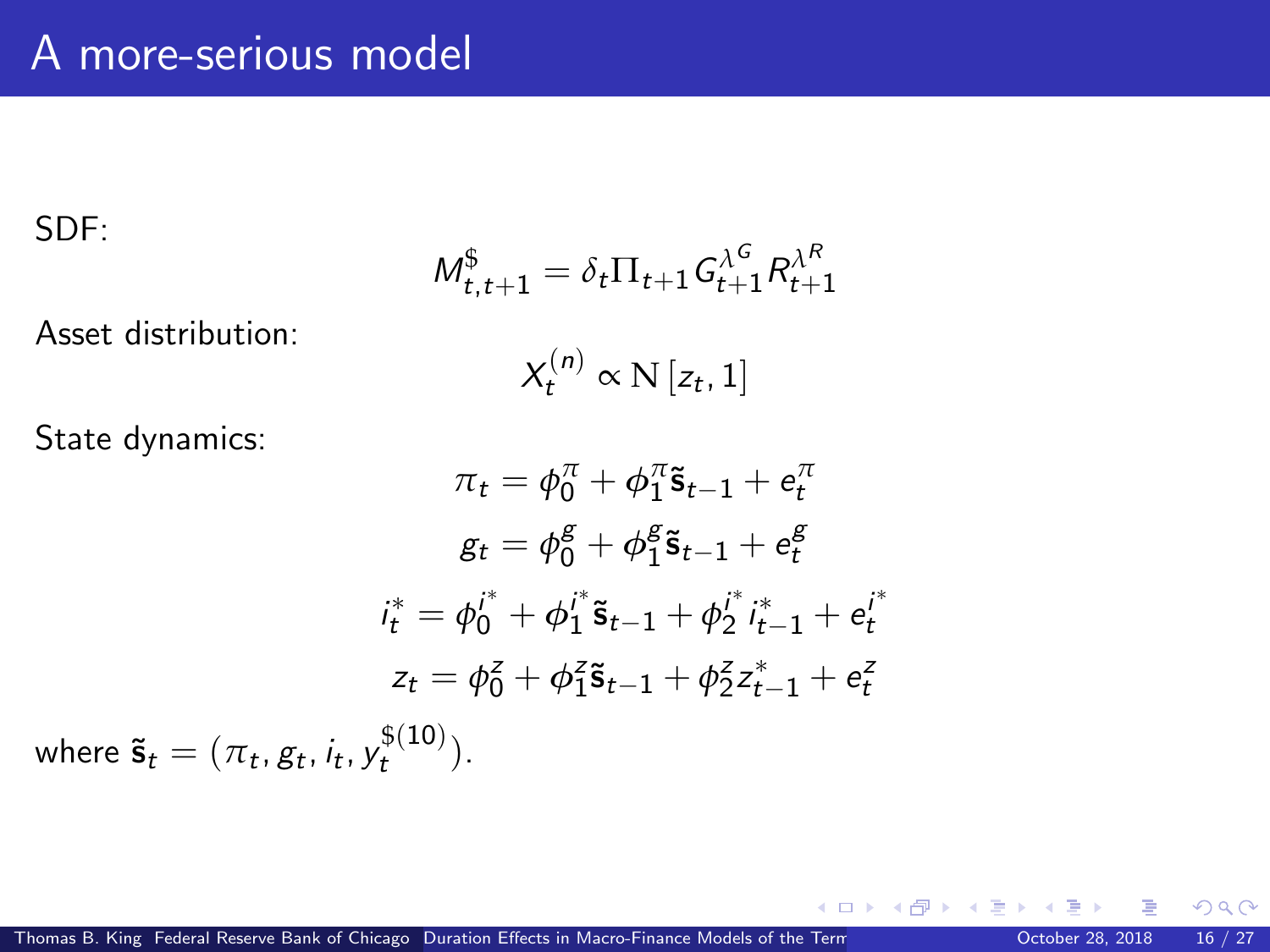- Data on inflation, consumption, and GSW nominal yields since 1971.
- Annual data captures lower frequencies and helps computationally.
- $z_t$  and  $i_t^*$  are treated as a latents factor and estimated with a particle filter.
- **•** Fixed parameters are estimated by Gibbs.

 $\Omega$ 

(□ ) ( n ) ( 三 )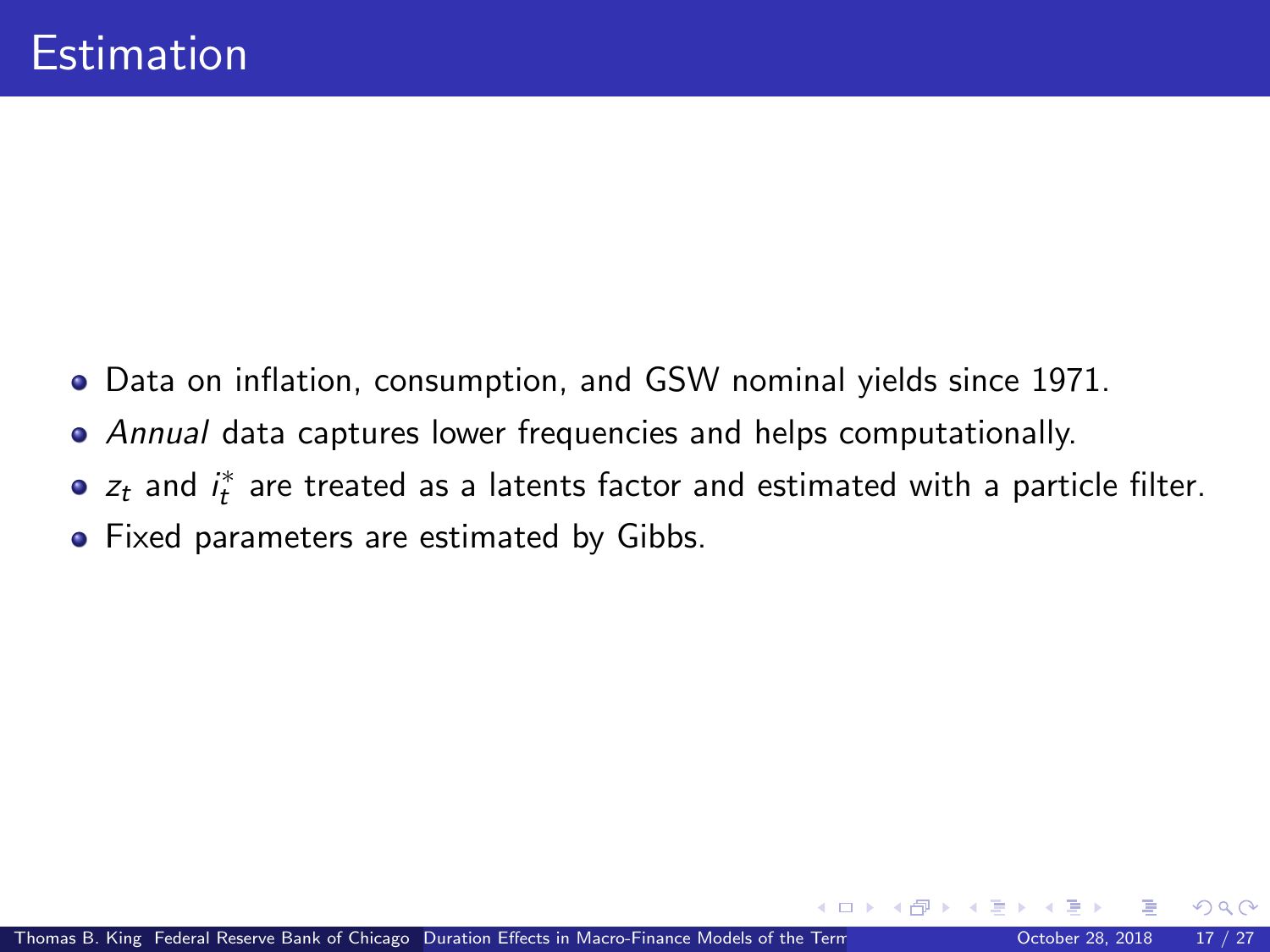

 $299$ 

メロメ メ御 メメ きょうぼき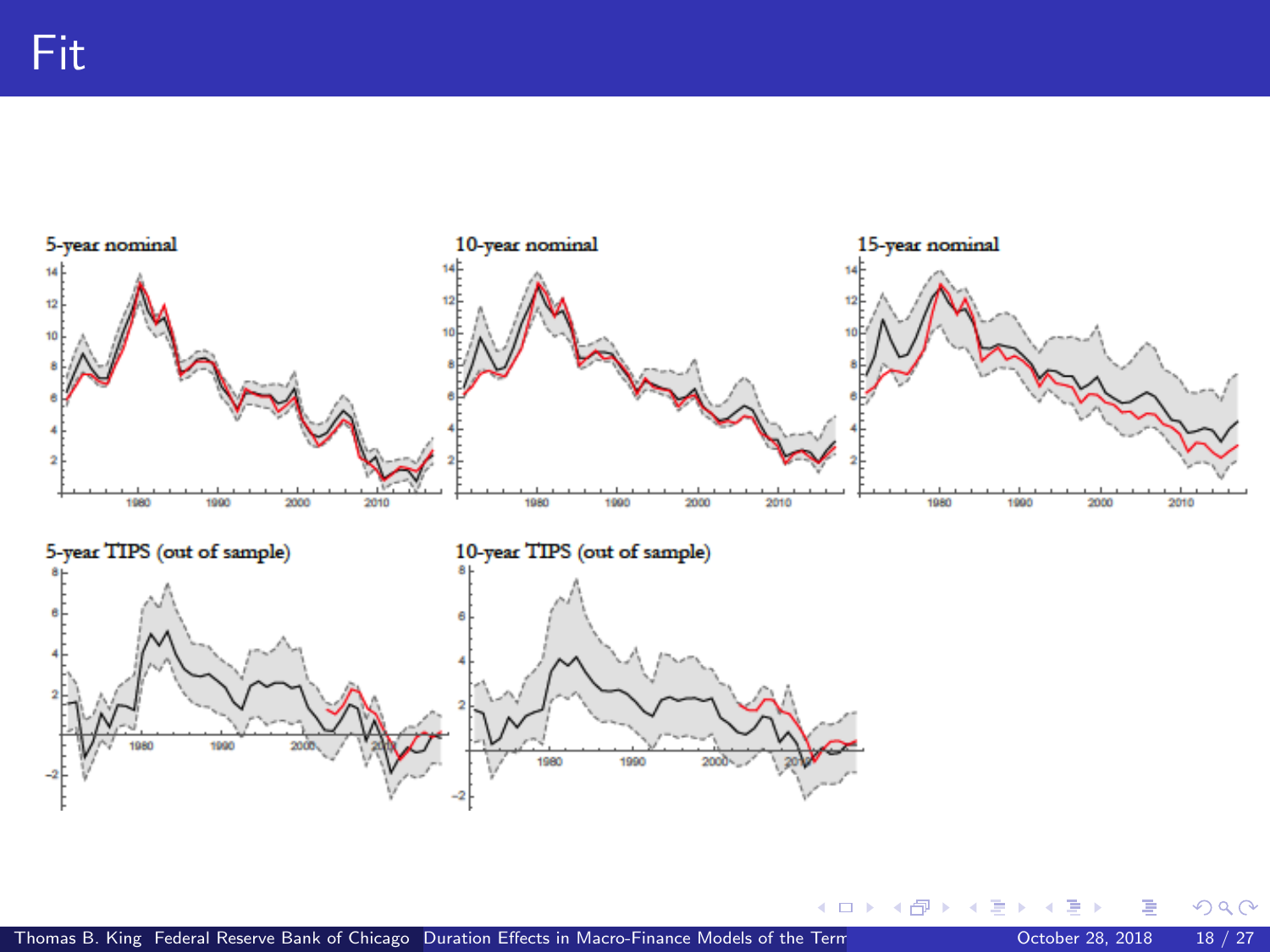#### Decomposition of 10-year yield



**Expected** inflation



**K ロ ▶ イ 伊 ▶ イ ヨ** 

Term premia





 $299$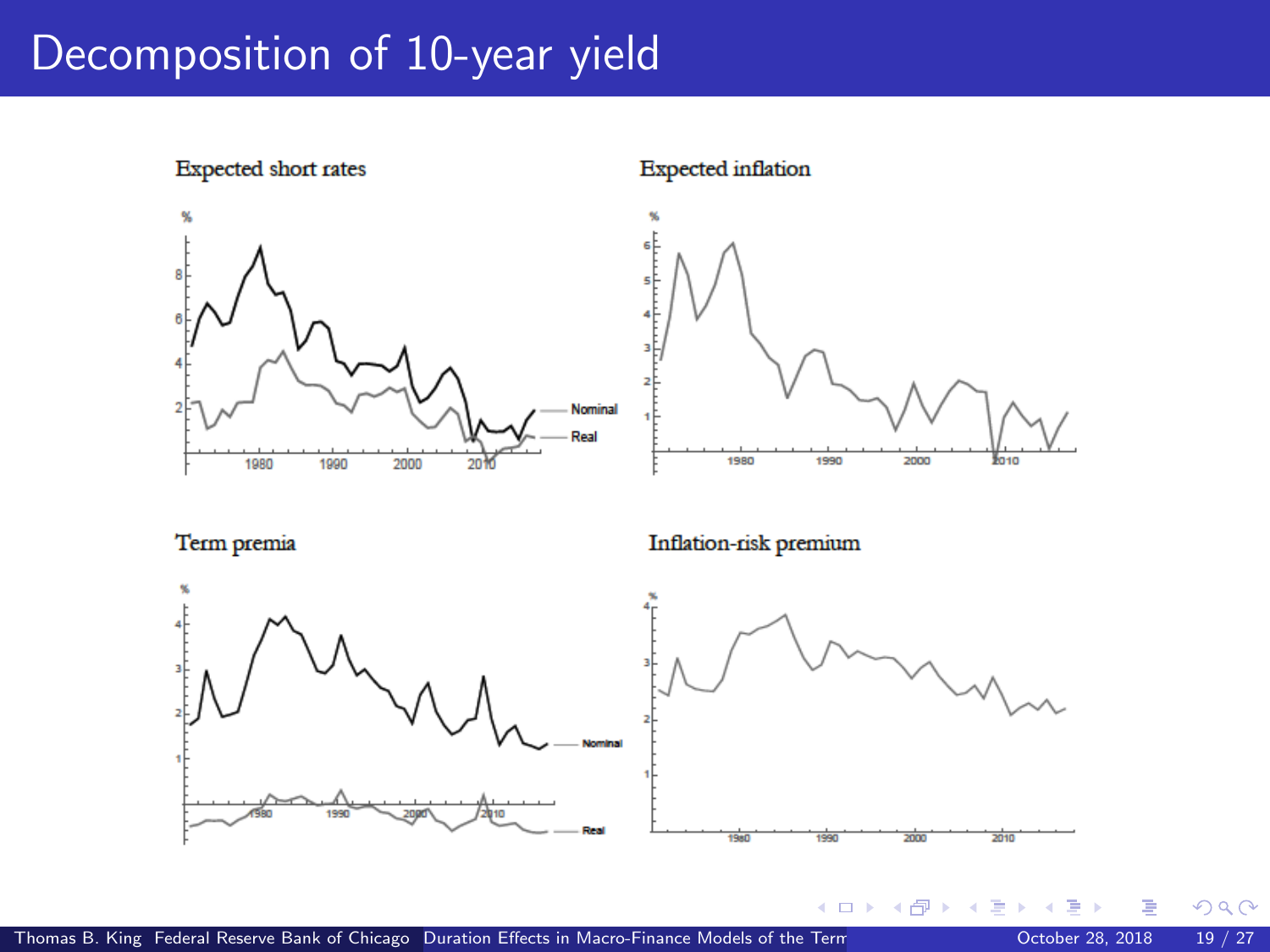#### Estimated duration factor



Regression of this series on Treasury WAM has coefficient of 1.36\*\*\*.

**K ロ ▶ | K 御 ▶ | K 臣 ▶** 

 $\Omega$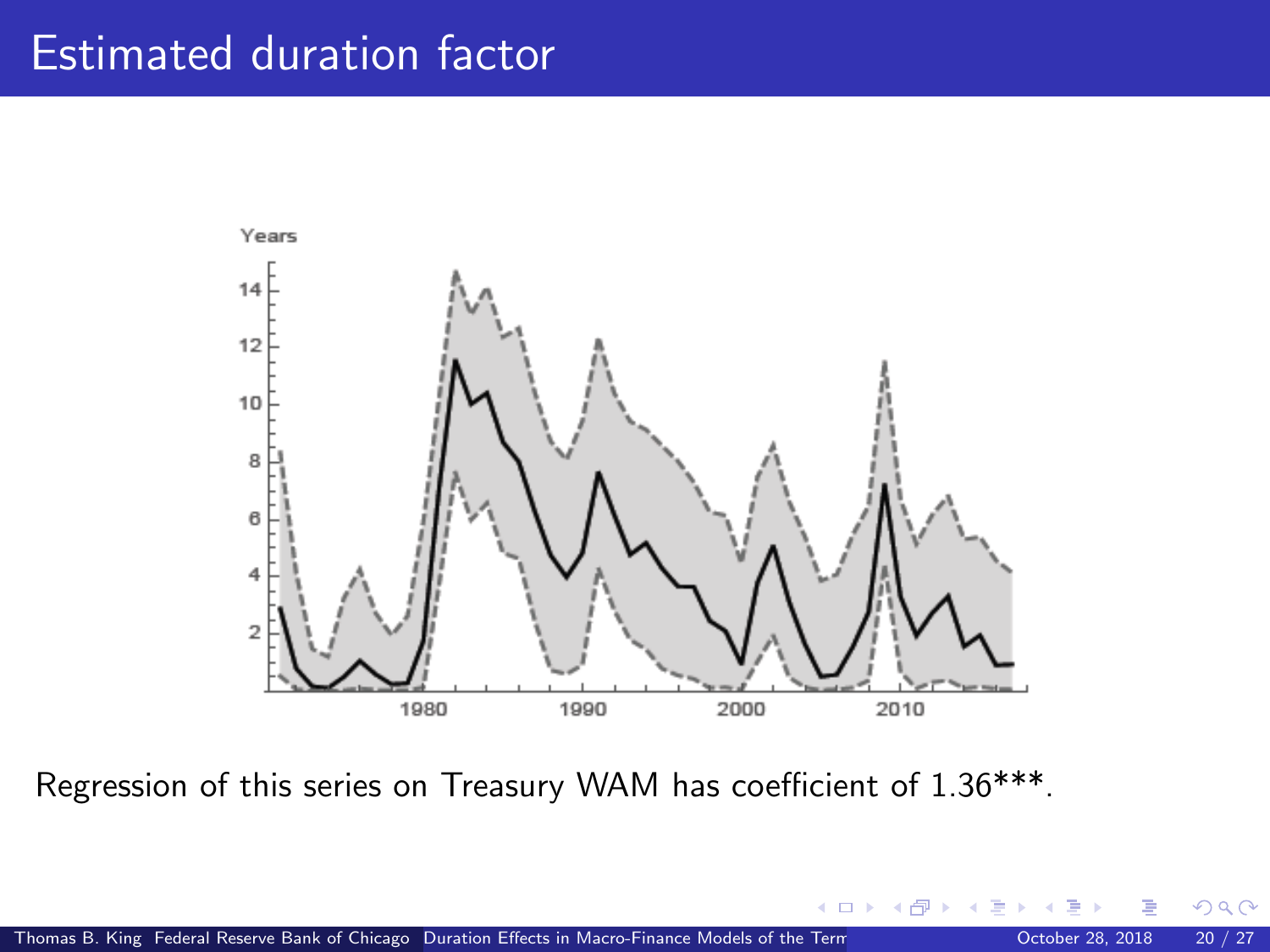## 10-year yield as function of duration



**K ロ ▶ K 御 ▶ K 舌** 

 $299$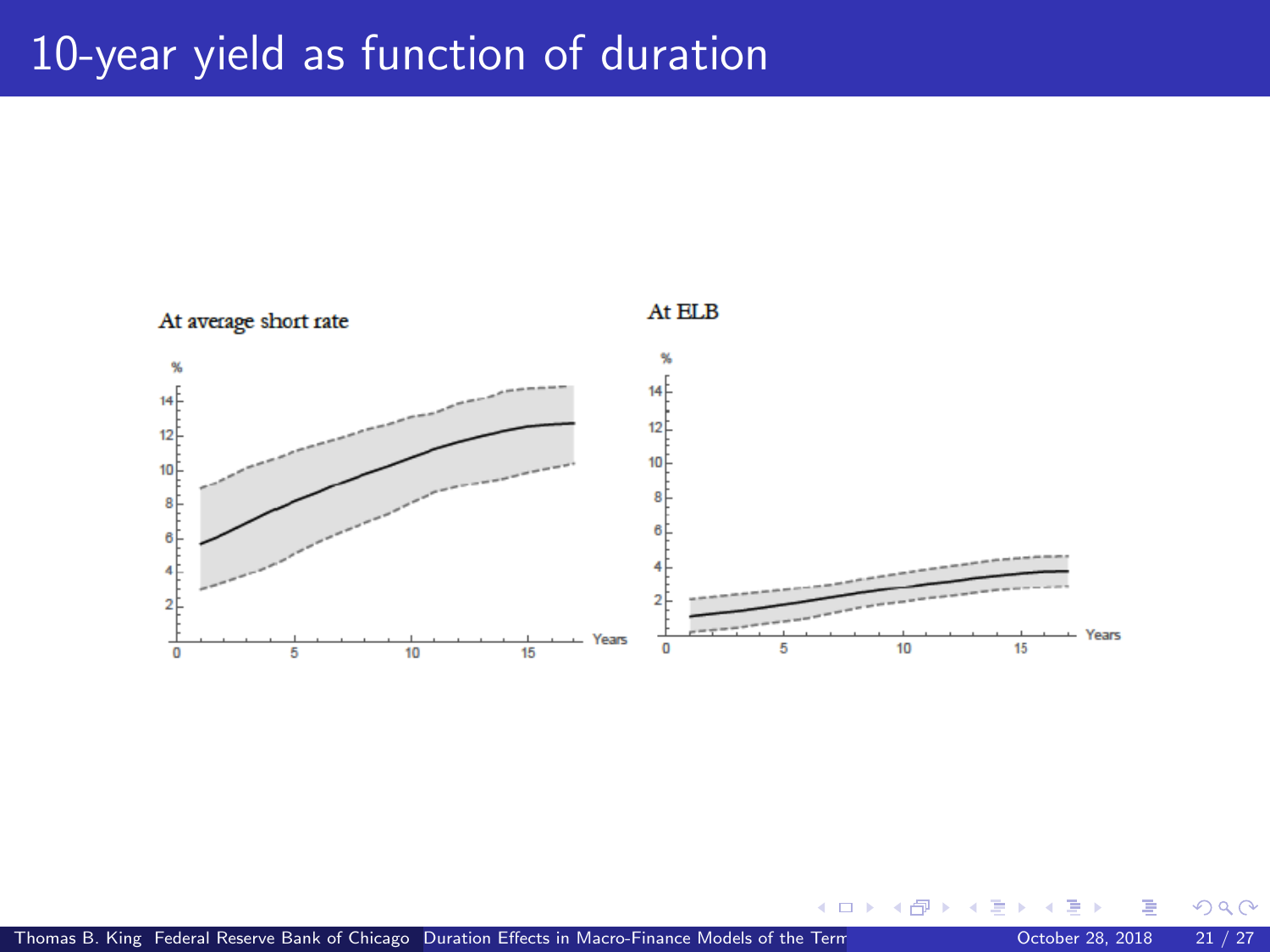#### Contribution of duration to 10-year yield



 $299$ 

**K ロ ト K 御 ト K 走 ト**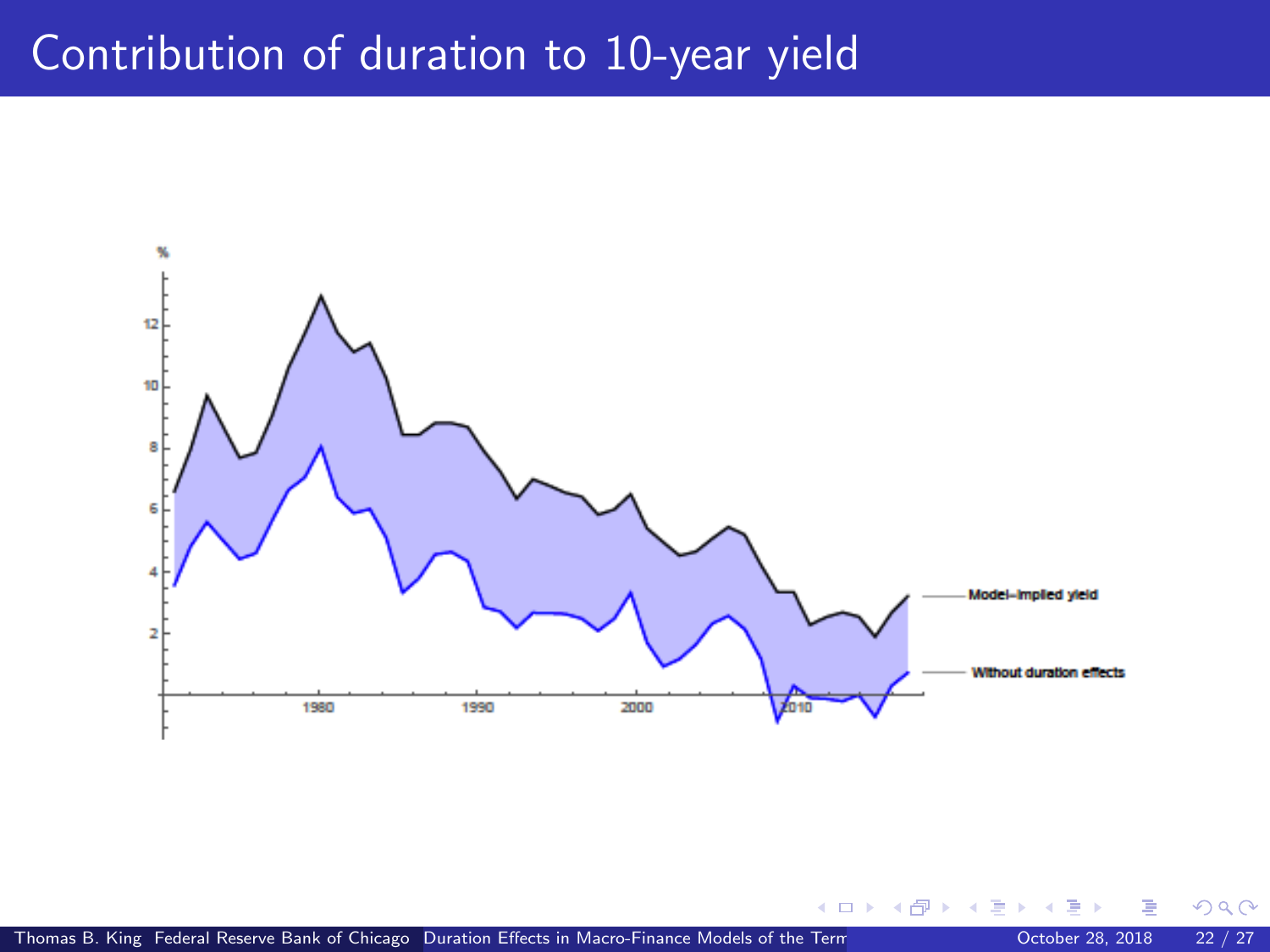- Interpolate quarterly values of  $z_t$ , and re-run model to obtain higher frequency error covariances.
- Impose short-run ordering, with monetary-policy shocks second to last and duration shocks last.

 $\Omega$ 

(□ ) ( n ) ( 三 )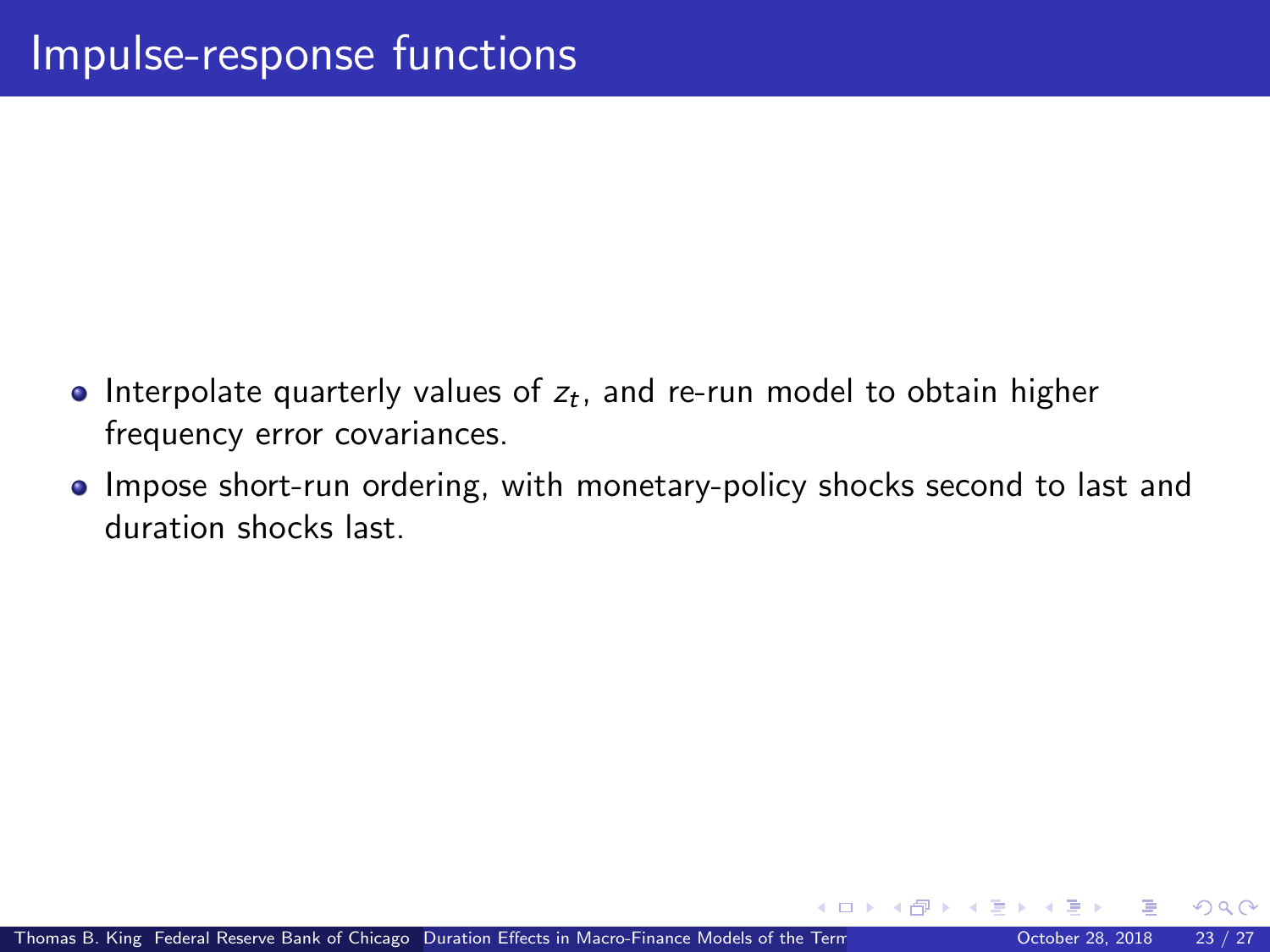#### Impulse-response functions: yield curves



Thomas B. King Federal Reserve Bank of Chicago [Duration Effects in Macro-Finance Models of the Term Structure](#page-0-0) Cortober 28, 2018 24 / 27

 $290$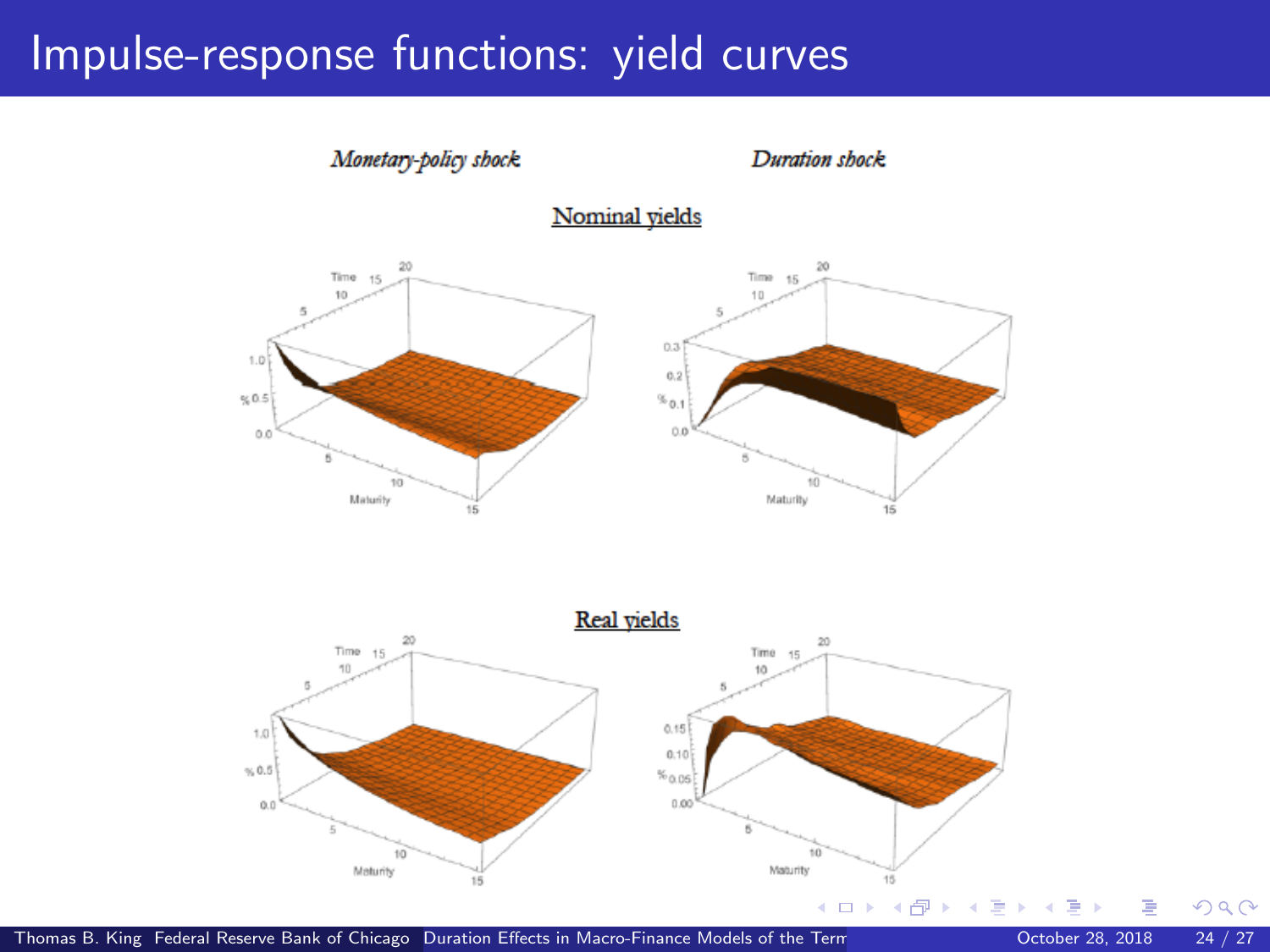#### Impulse-response functions: decomposition

#### Monetary-policy shock

#### Duration shock





Term premium

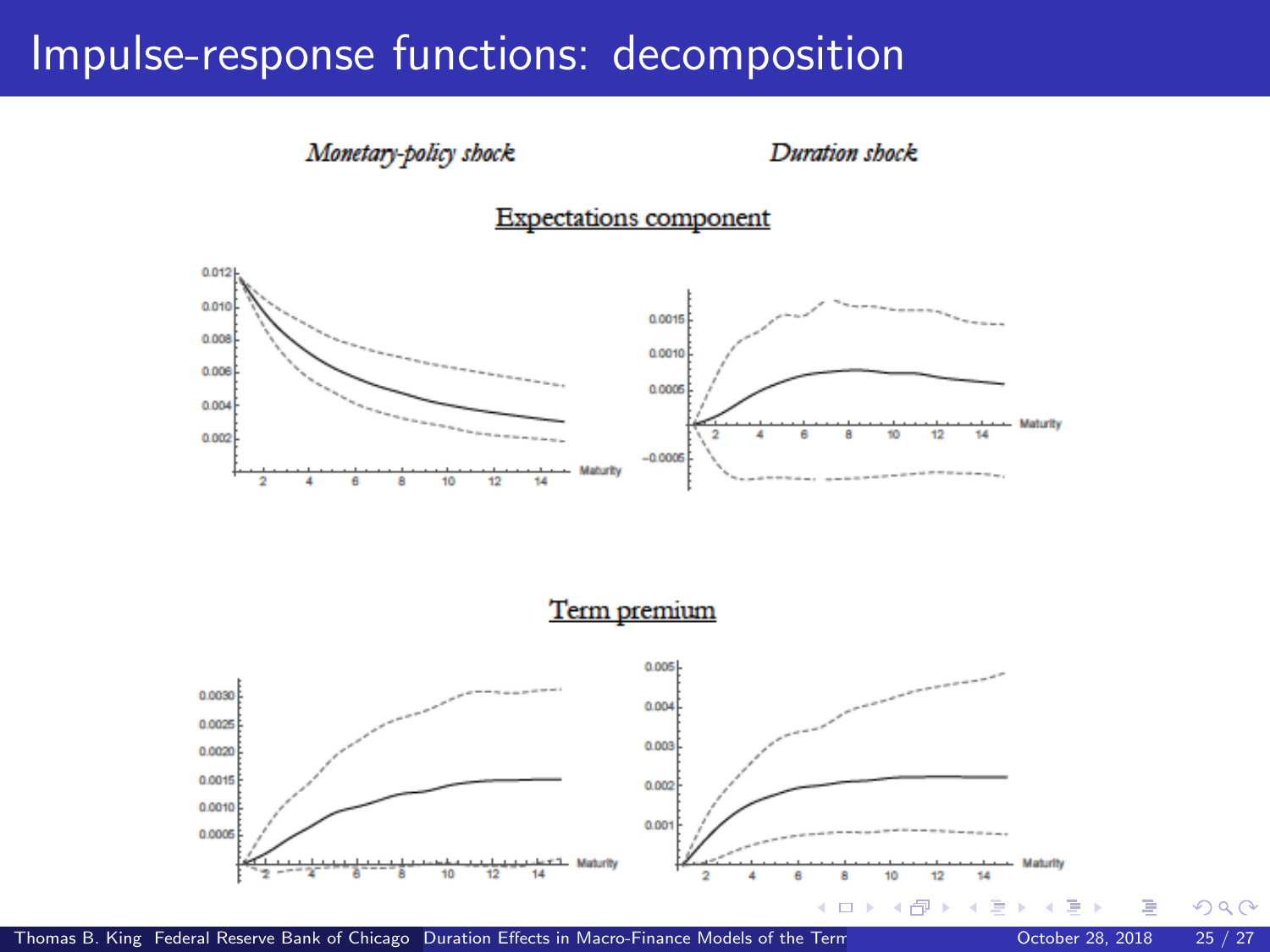#### Impulse-response functions: macro variables

#### Monetary-policy shock



#### **Duration shock**



**K ロ ▶ K 御 ▶ K 君** 

 $QQ$